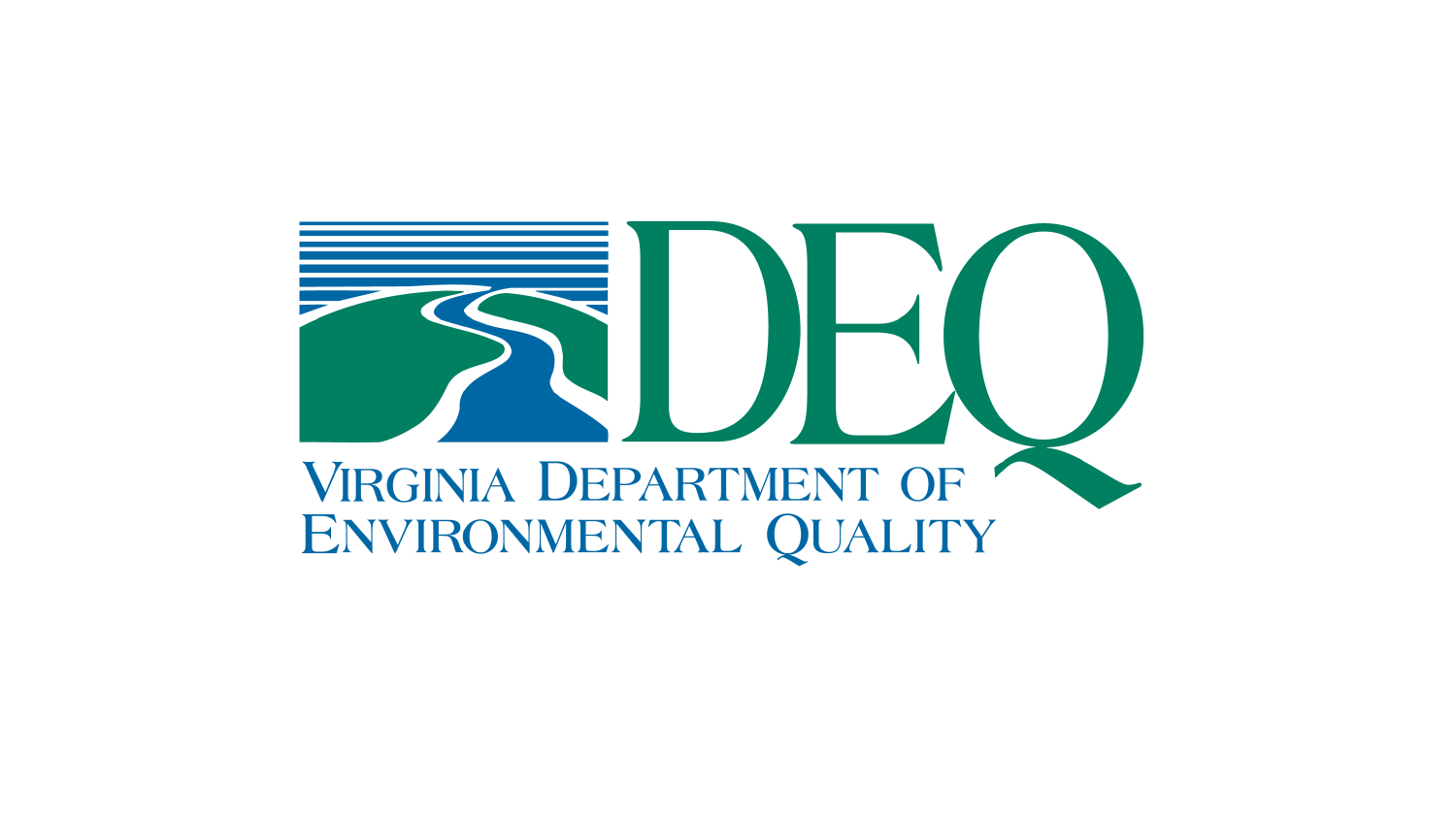

# **Environmental Justice in Virginia Blazing a Trail into the Future**

August 5, 2020 Virginia Department of Environmental Quality Jeffery Steers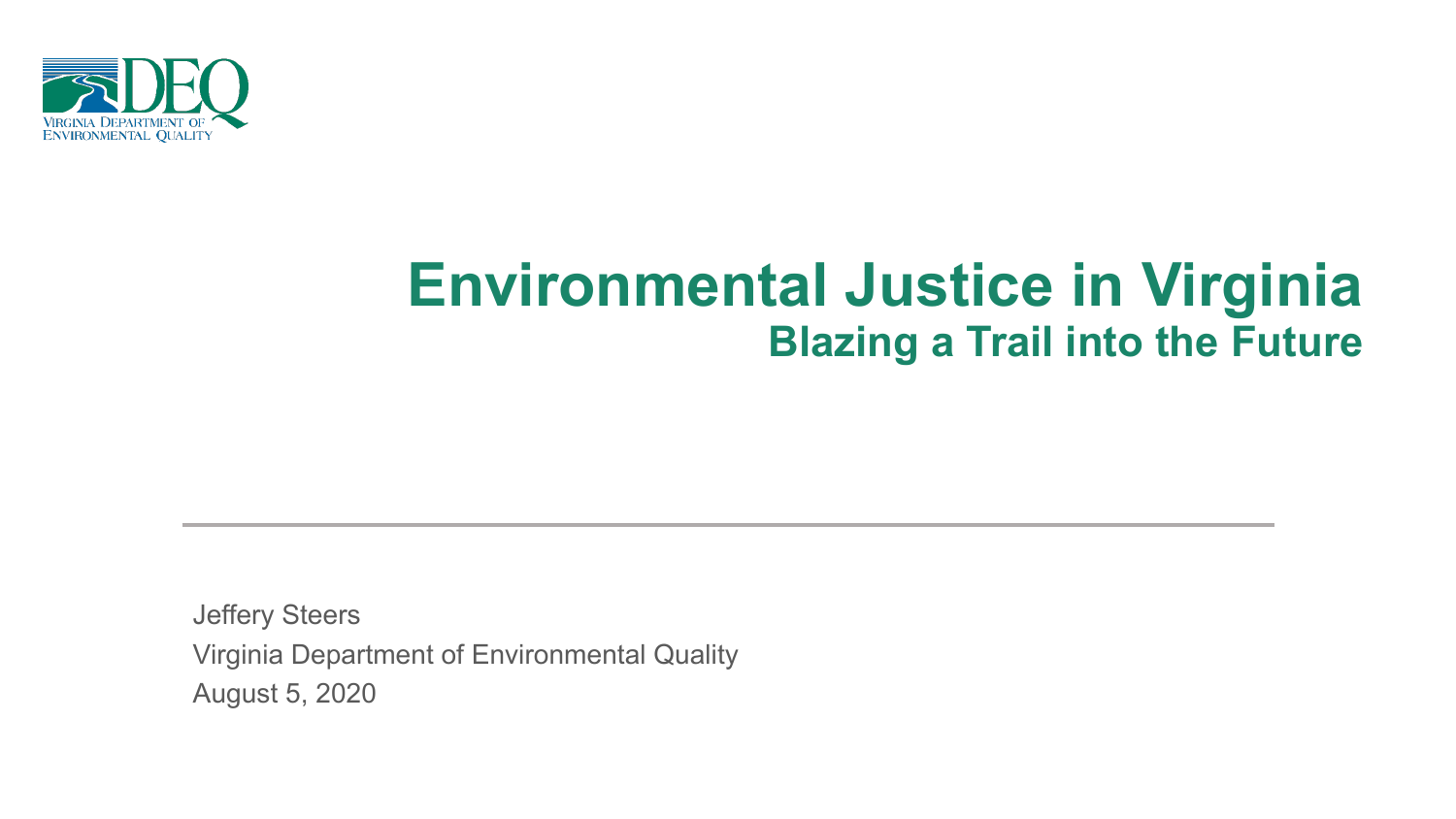# **AGENDA**

- Historical Perspective of Environmental Justice in Virginia
- Identifying EJ Communities and "Hot Spots"
- The Role of EJ in permitting/compliance/monitoring
	- Siting criteria and local government certifications
	- Targeted risk-based inspection planning
	- Ambient air and water quality monitoring in EJ communities
- Stakeholder Engagement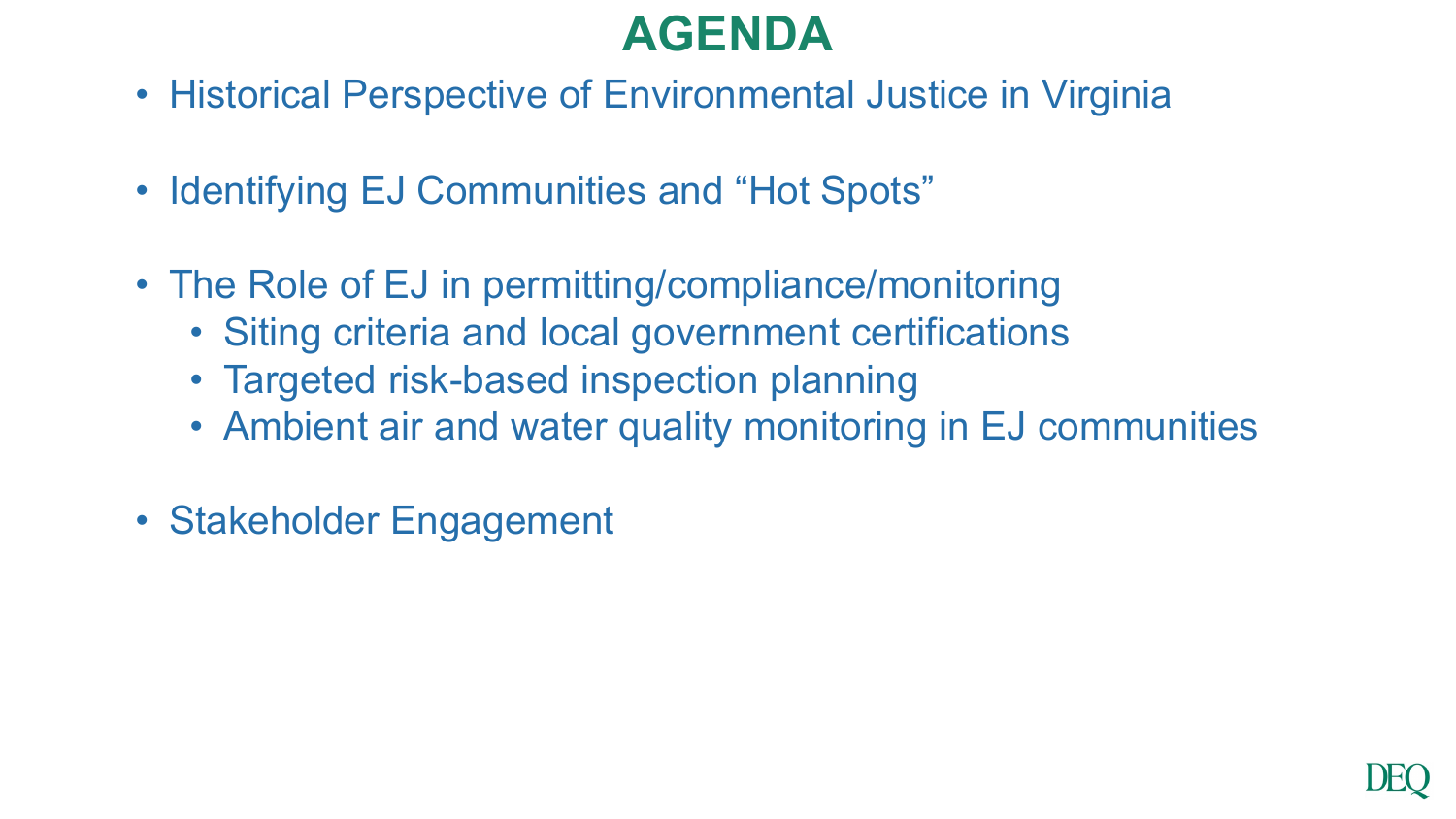# **Environmental Justice**

- "The fair and meaningful involvement of all people regardless of race, color, faith, national origin, or income with respect to the development, implementation, and enforcement of environmental laws, regulations, and policies"
	- Executive Order 73 (2017)
- Objective of the Commonwealth to develop "energy resources and facilities in a manner that does not impose a disproportionate adverse impact on economically disadvantaged or minority communities"
	- Va. Code 67-101.12
- "DEQ's existing obligations to ensure that all regulated entities comply with health-based standards will continue in all permitting activities to reduce public health burdens on all populations"
- $\frac{11}{8}$ <sup>11/8/2018</sup> 2018 Virginia Energy Plan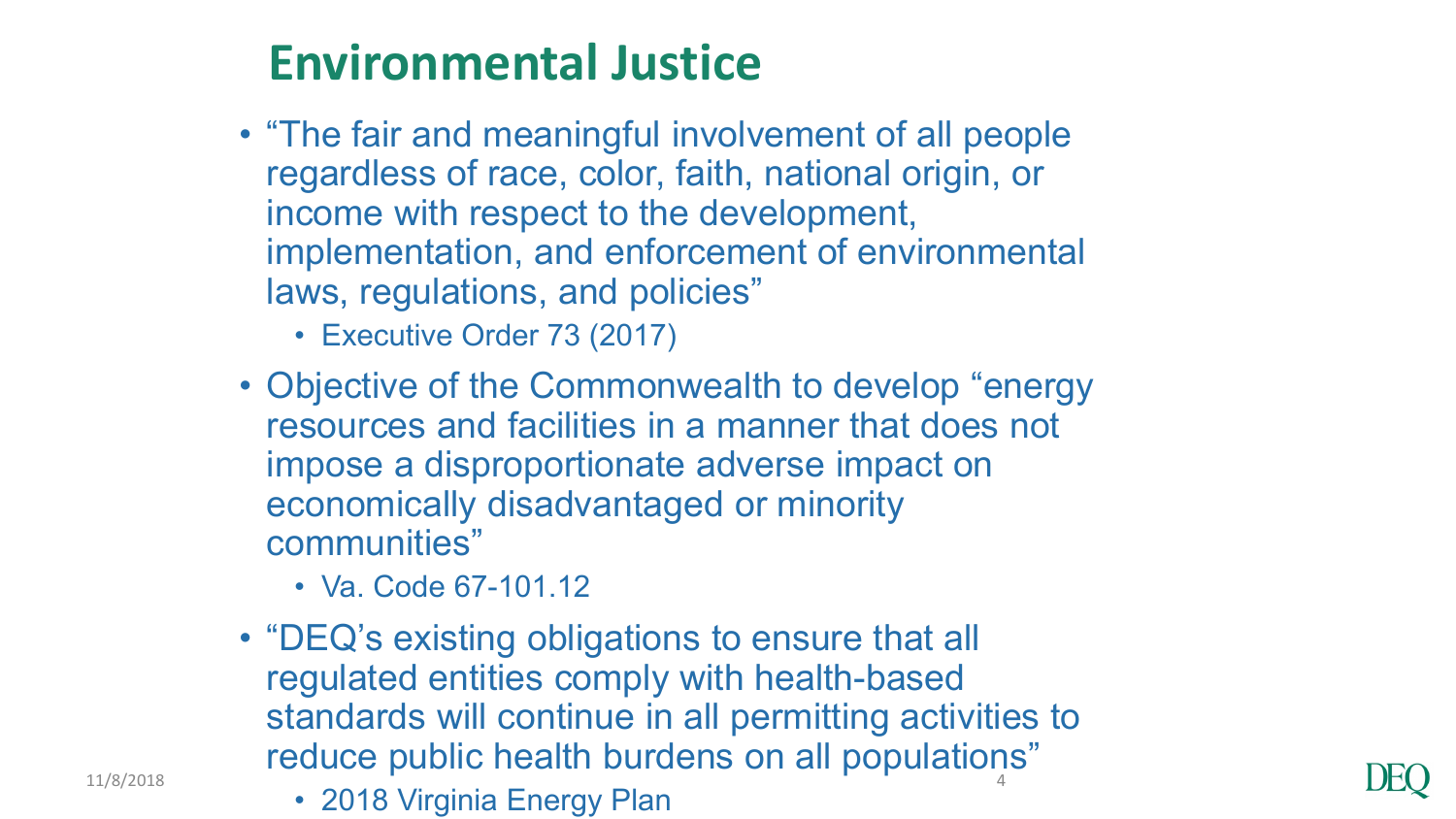## **Historical Perspective**

- In 2007, DEQ's assigned an EJ coordinator, working with agency program managers and EPA
- In 2008, DEQ worked with EPA Region 3 to develop the first Risk Based Inspection Strategy in the Country; EJ played a role in that strategy and EPA's approval
- In 2008, DEQ introduced EJ into the agency's inspection strategy for all of the core programs: water, solid waste, air, and hazardous waste
- In 2009, DEQ entered into a partnership with EPA, Norfolk State University, and Hampton University and signed a Memorandum of Understanding to share resources in an effort to attract minorities into the natural resource profession

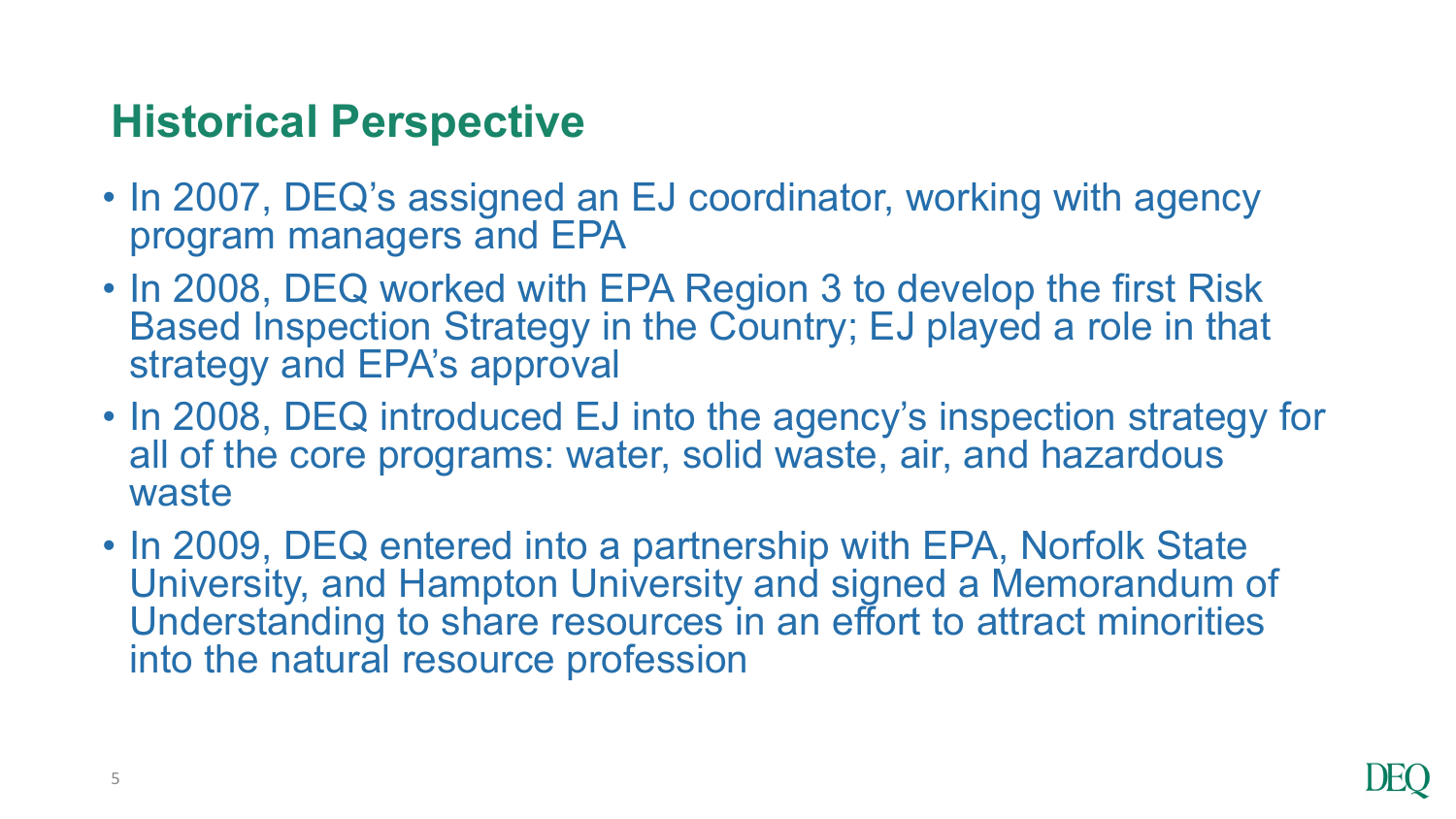## **Historical Perspective**

- Since 2009, DEQ recruited students for paid summer intern positions form both Norfolk State University and Hampton University to work along environmental professionals in the air program. This has been a huge success.
- In 2014 and 2019, DEQ partnered with EPA, Norfolk State University, and Hampton University again to re-sign the Memorandums of Understanding.
- Proactive community engagement and education with civic organizations and faith-based organizations
- Until recently, environmental justice was not part of the regulatory discourse nor part of the permitting process

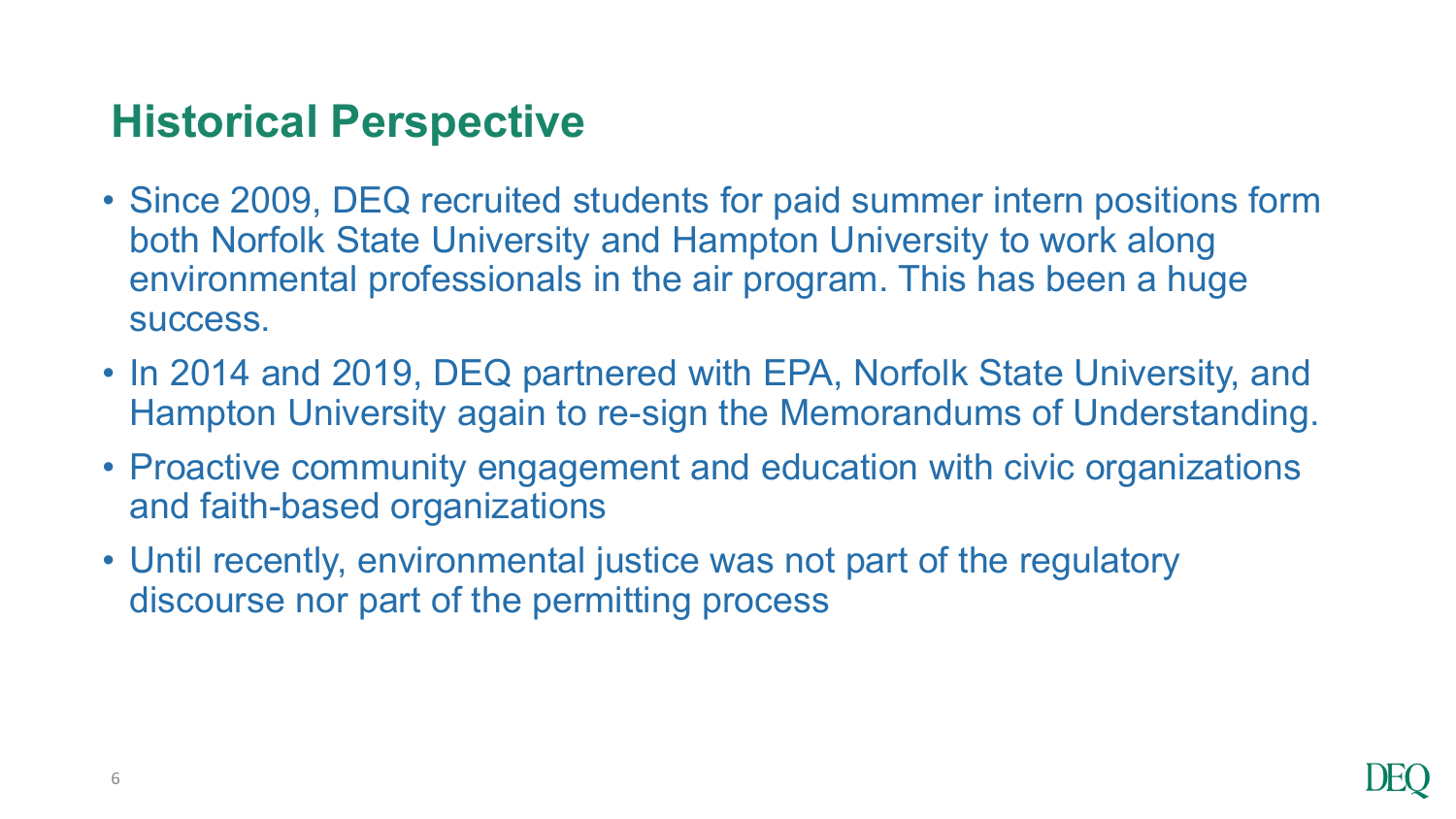## **2020 General Assembly Session**

Two Environmental Justice Bills were introduced:

- SB 406/HB 704 Provided that it is the policy of the Commonwealth to promote environmental justice, defined in the bill, and to ensure that it is carried out throughout the Commonwealth.
- SB 883/HB 1042 Establishes the Virginia Council on Environmental Justice, consisting of 27 members, to advise the Governor and provide recommendations intended to protect vulnerable communities from disproportionate impacts of pollution as well as provide such communities meaningful involvement in the decision-making process
- Both Bills passed into law and became effective July 1, 2020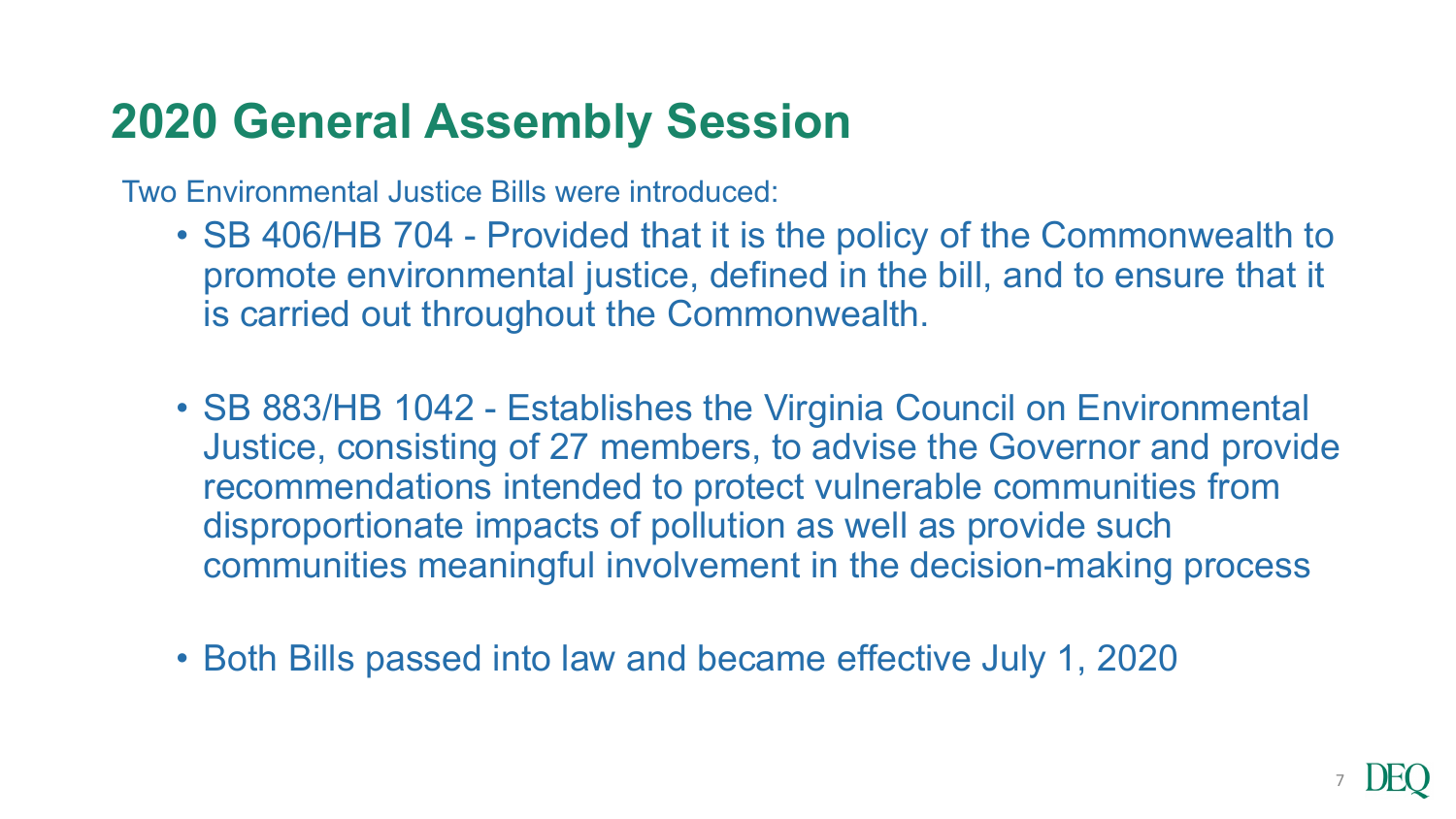## **Defining EJ Communities- EJSCREEN**

- EJSCREEN developed by EPA as an environmental justice mapping and screening tool with nationally consistent dataset and approach for combining environmental and demographic indicators
- Incorporates recommendations from National Environmental Justice Advisory Council (NEJAC)
- Should be used *only* as screening tool and indicator if further investigation warranted
- Does not define neighborhoods
- Helps DEQ with doing targeted community outreach

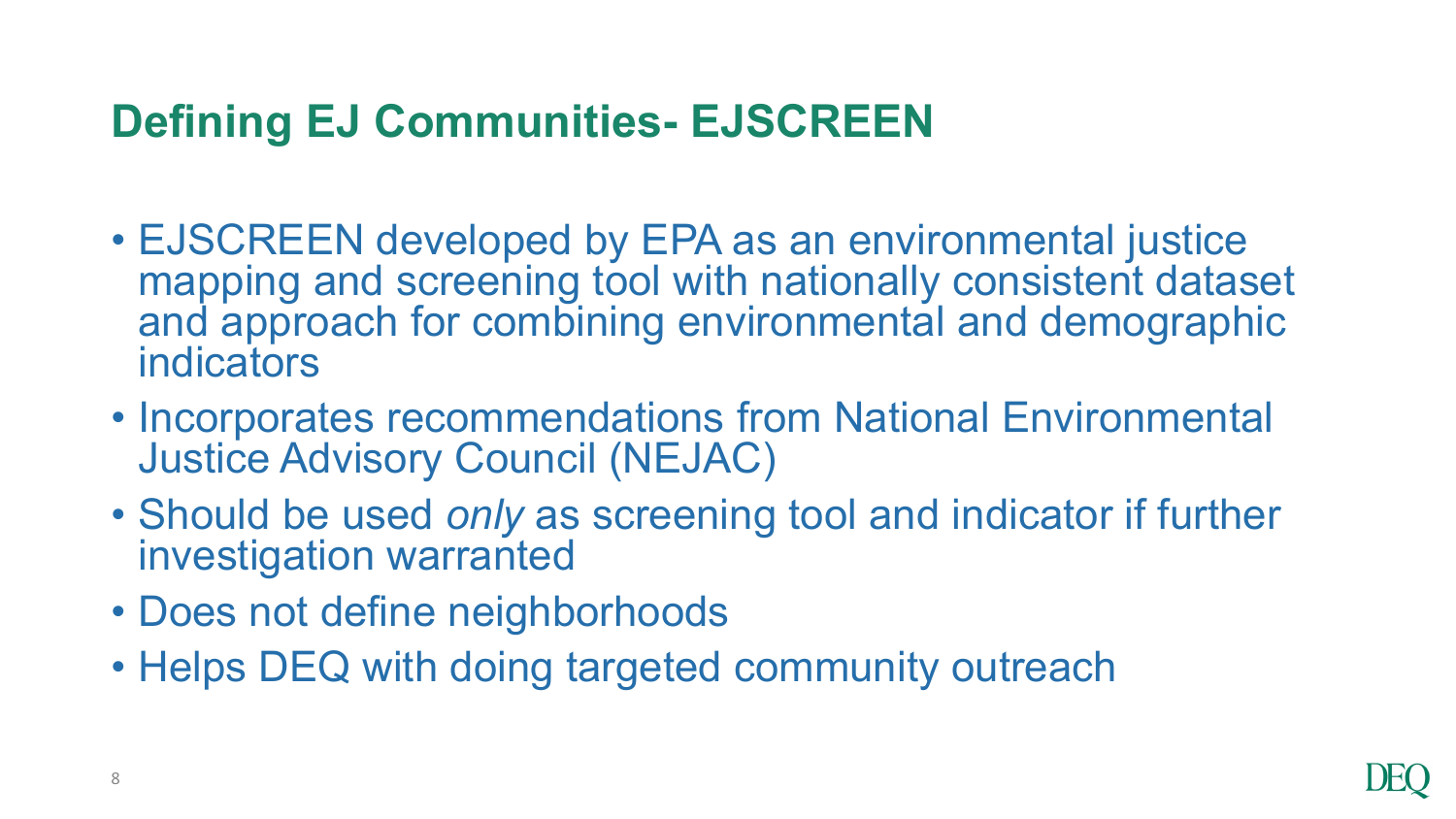# **EJSCREEN 6 Demographic Indicators**

- Percent low income
	- Less than/equal twice federal poverty level
- Percent minority
	- Other than single-race non-Hispanic white
- Less than high school education
	- % over age 25
- Linguistic isolation
- Individuals under age 5
- Individuals over age 64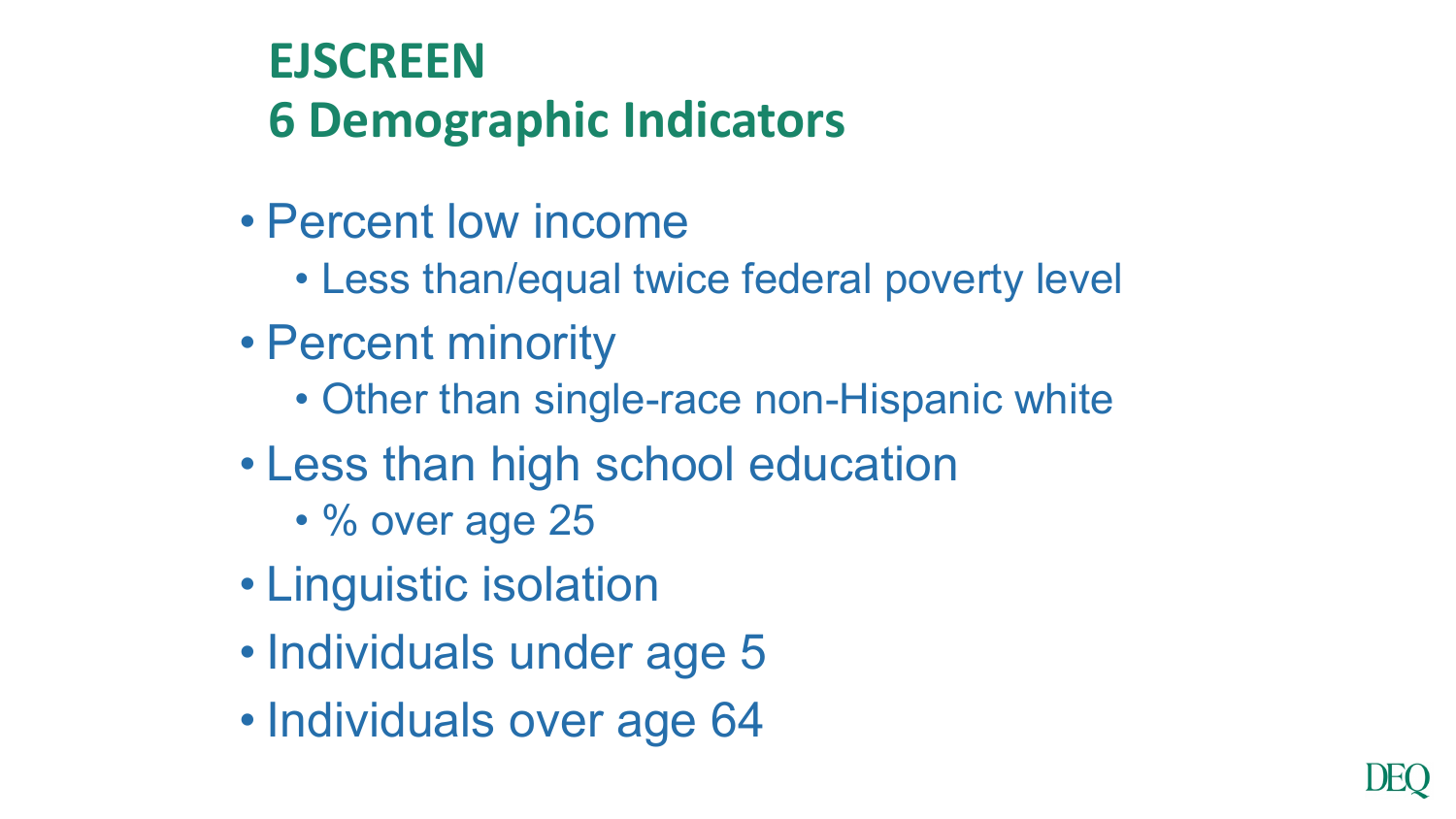# **EJSCREEN 11 Environmental Impact Indicators**

- NAAQS
- National Air Toxics Assessment (NATA) diesel PM
	- NATA = EPA ongoing evaluation of national air toxics exposure
- NATA cancer risk (risk per mm)
- NATA respiratory hazard index
- Traffic proximity and volume (daily traffic count/distance to road)
- Lead paint indicator (% pre-1960 housing)
- Superfund proximity (site count/km distance)
- Risk Management Plan proximity (facility count/km distance)
- Hazardous waste proximity (facility count/km distance)
- Wastewater discharge indicator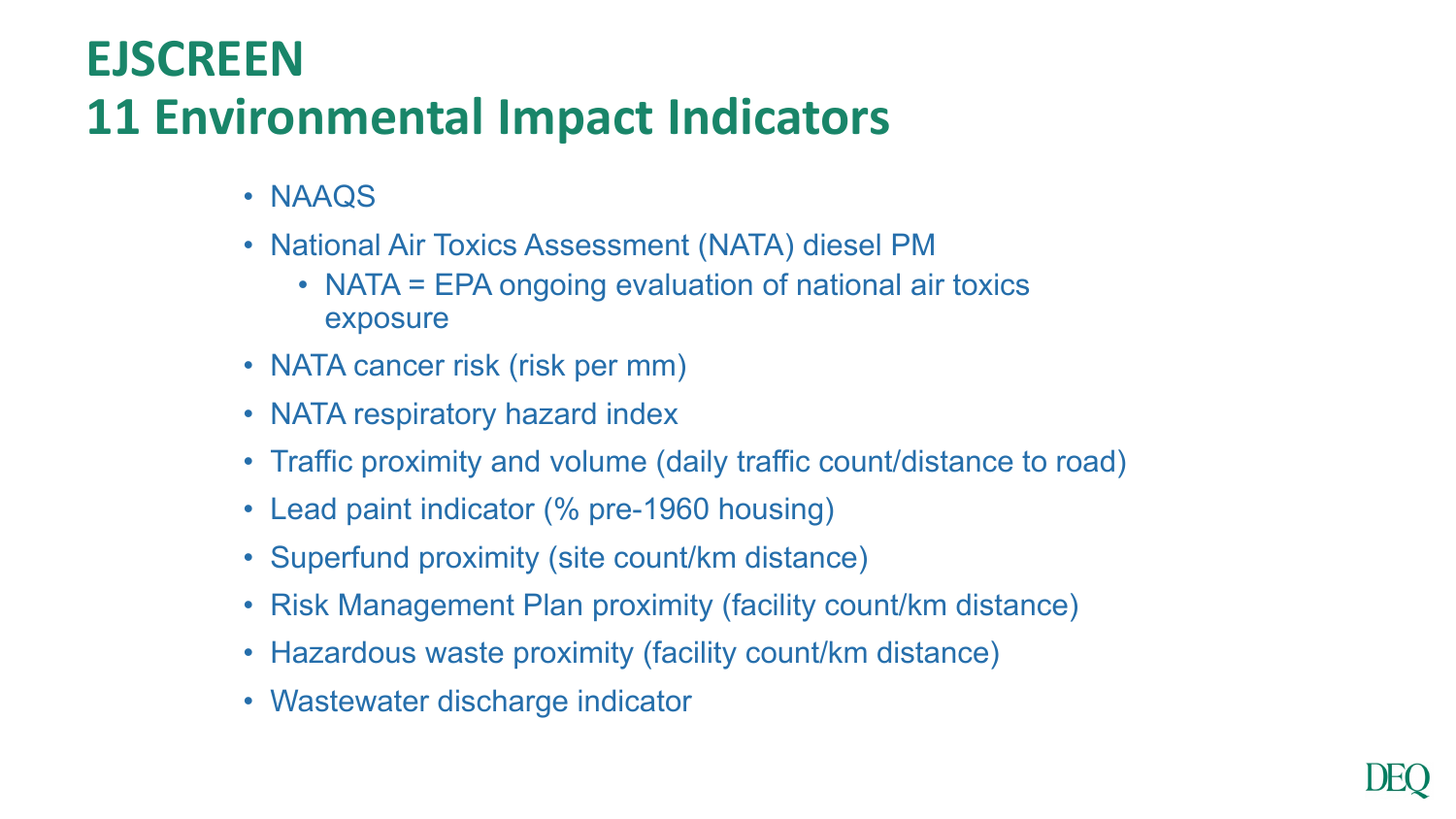## **EJSCREEN**

# **Presentation of Data for Studied Areas**

- Data for 6 demographic indicators presented as % of population of a studied area
	- Compared to %'s for state, EPA region, and nation
- Data for 11 environmental indicators presented as an impact value unique to each indicator
	- Each impact value for a studied area also presented as percentiles comparing risk in studied area with state, EPA region and nation
	- Higher the percentile, higher the relative risk
	- >50 percentile means risk posed to population of studied area by that indicator greater than risk posed to population of state as a whole
	- <50 percentile means risk posed to population of studied area by that indicator less than risk posed to population of state as a whole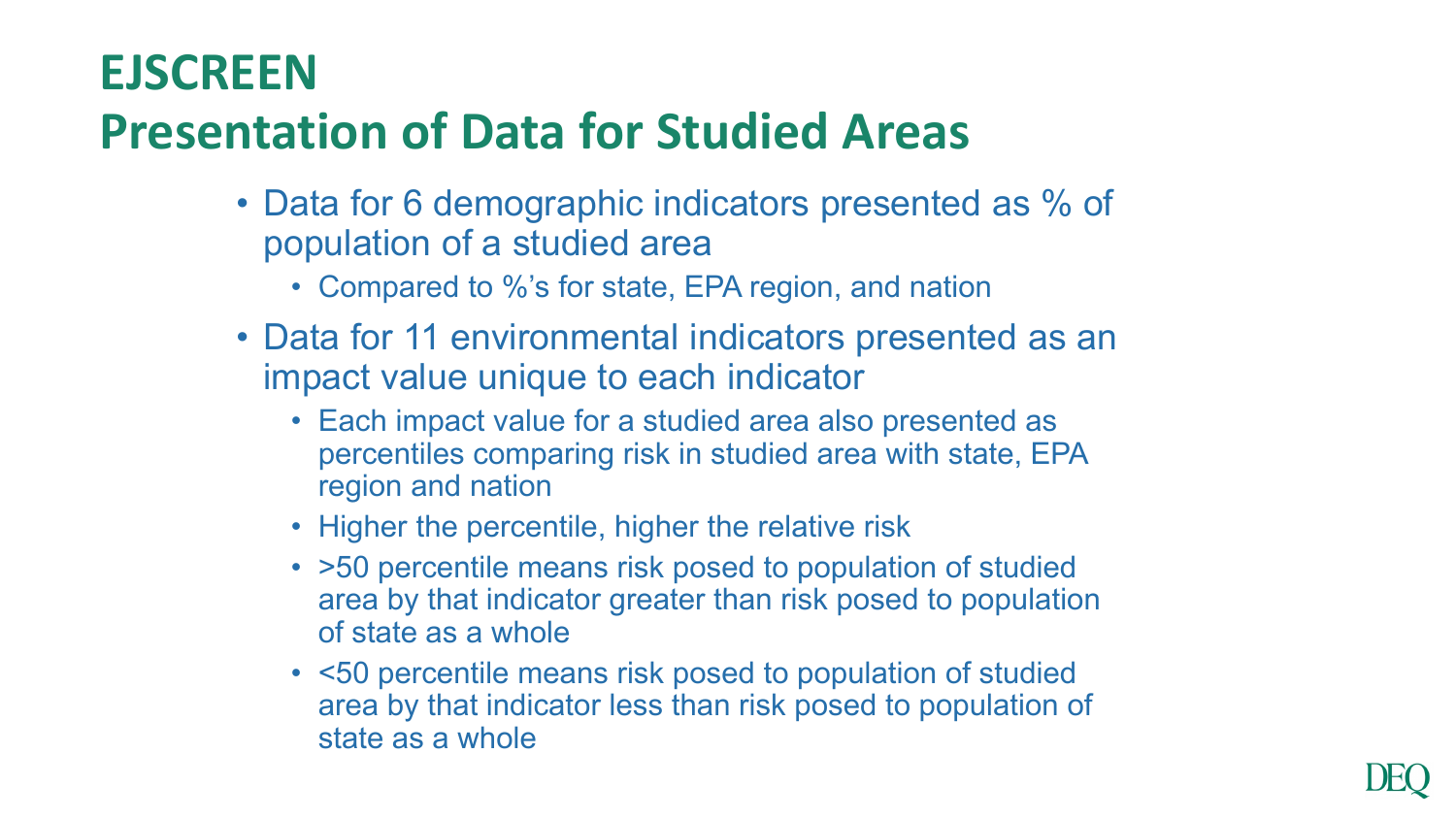## **Environmental Justice and Local Government Zoning**

- Typically local citing criteria and zoning for proposed projects decided before permit applications submitted to DEQ
- Recent examples include a natural gas compressor station, a new landfill and a 401/404 wetland permitting application
- Generally DEQ does not have the legal authority to consider communities of color and economically challenged communities in its decision-making
- However....

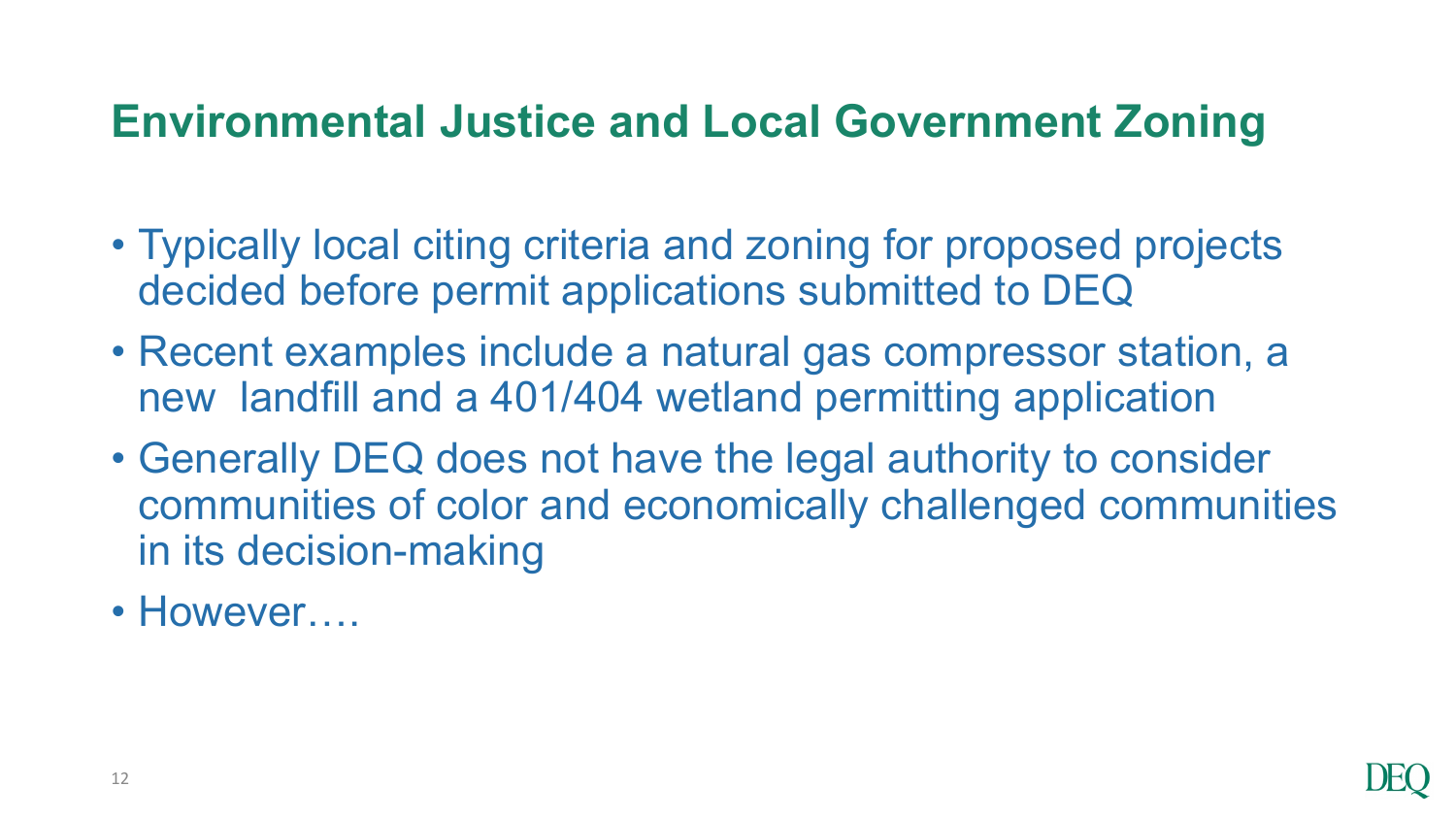### **Site Suitability Va. Code §1307E**

•Section 1307E.3 of the Virginia Code requires DEQ to consider the "suitability of the activity to the area in which [the proposed facility] it is located" when issuing air permits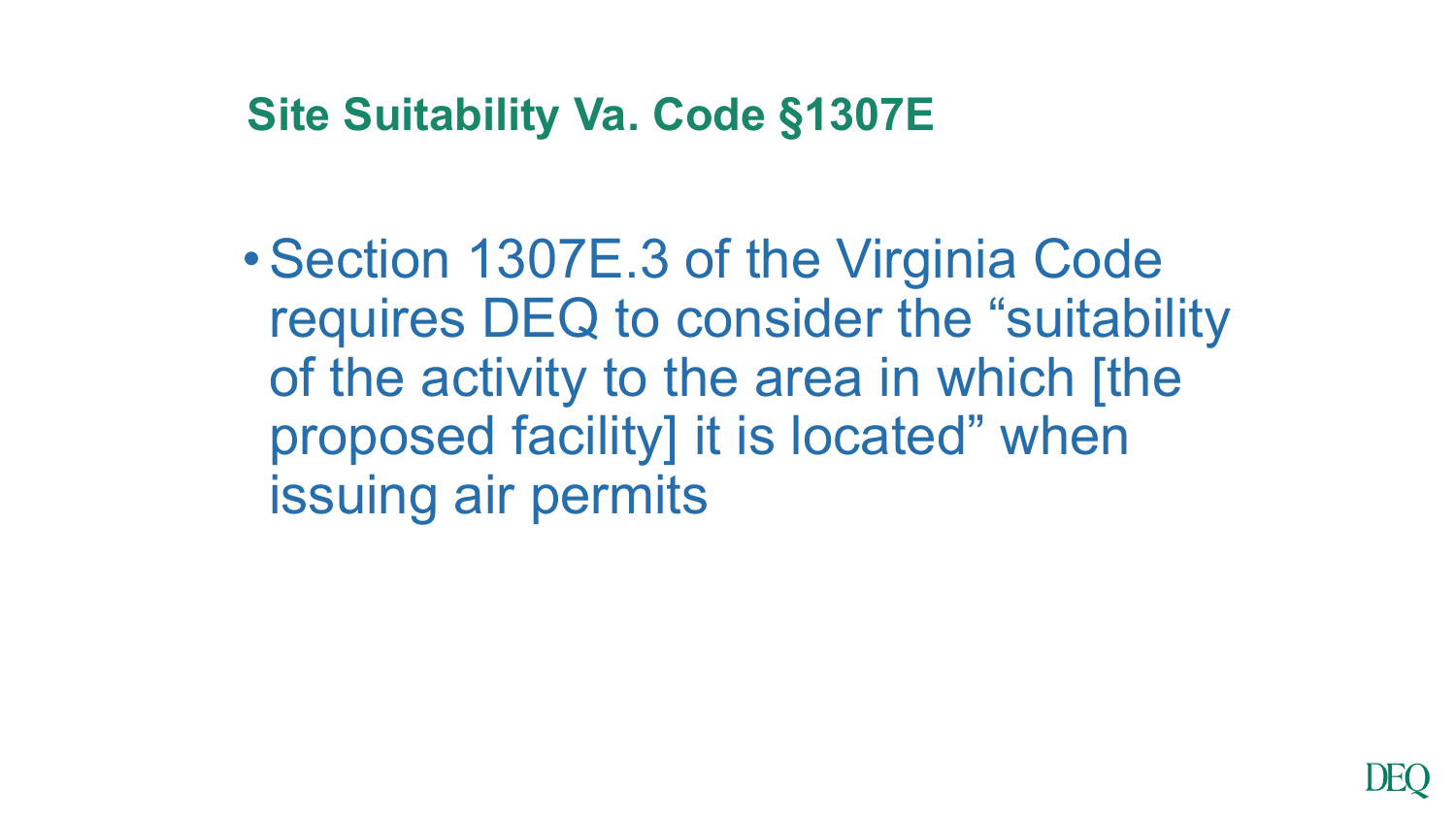### **Site Suitability – Local Zoning Authority Under Virginia Air Statute**

- Va. Code §15.2-2200, et seq., confers zoning authority on local jurisdictions
	- Encourage localities to improve the public health, safety, convenience and welfare of citizens and take into consideration of needs of agriculture, industry and business in future development
- 15.2-2212 requires planning commissioners to be residents of the locality, qualified by knowledge and experience to make decisions on community growth and development
- 15.2-2280 provides localities may regulate and<br>determine the use of land, buildings and structures for agricultural, business, industrial, residential and other specific uses

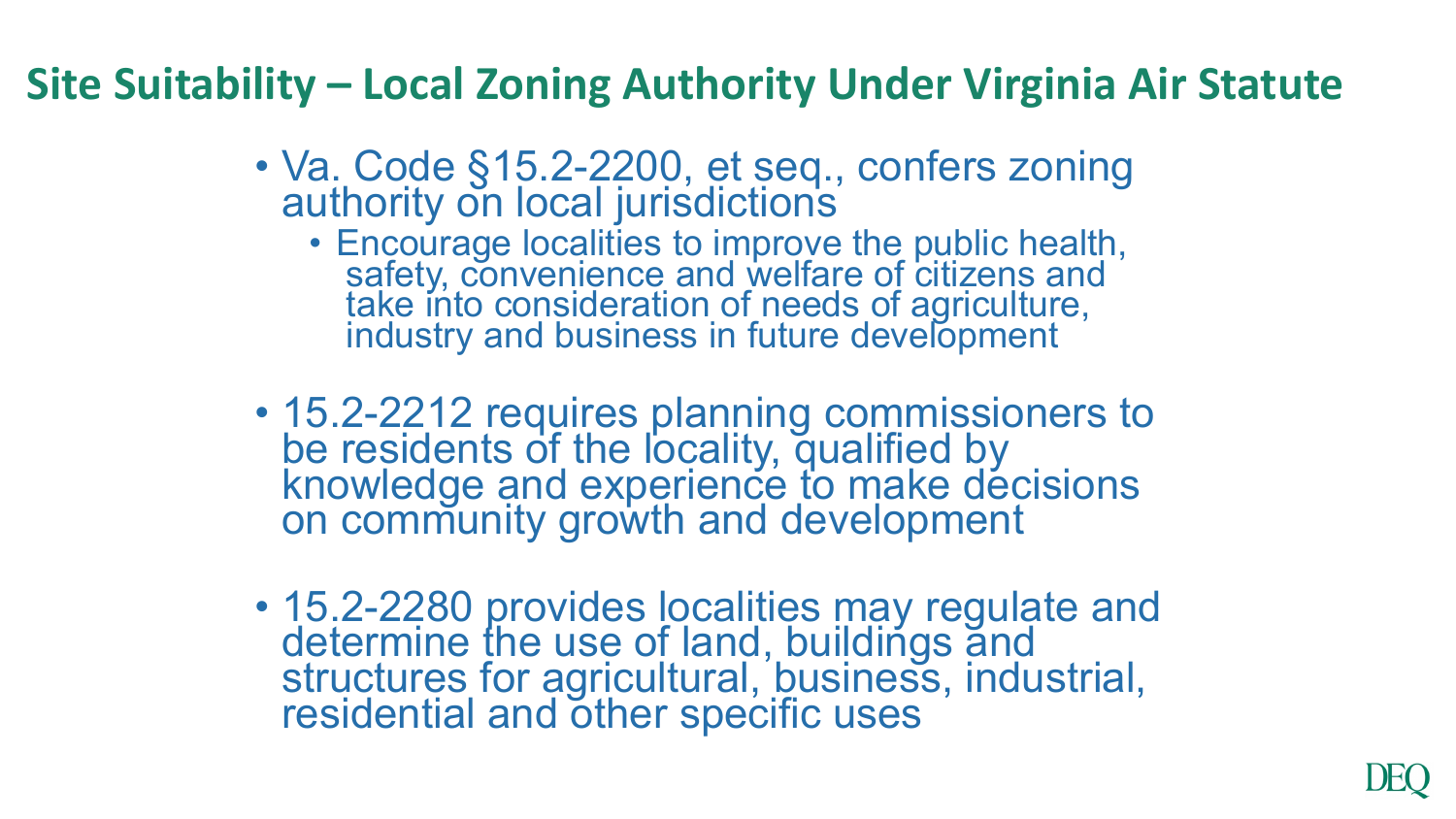## **Balancing Economic Growth With Community Concerns**

- Early engagement with communities on a local level
	- Local government, applicant, concerned citizens and state permitting authority coordination
- Breakdown barriers and spread of misinformation
- Perceived EJ issues used by opponents of permitting action • Work with facts

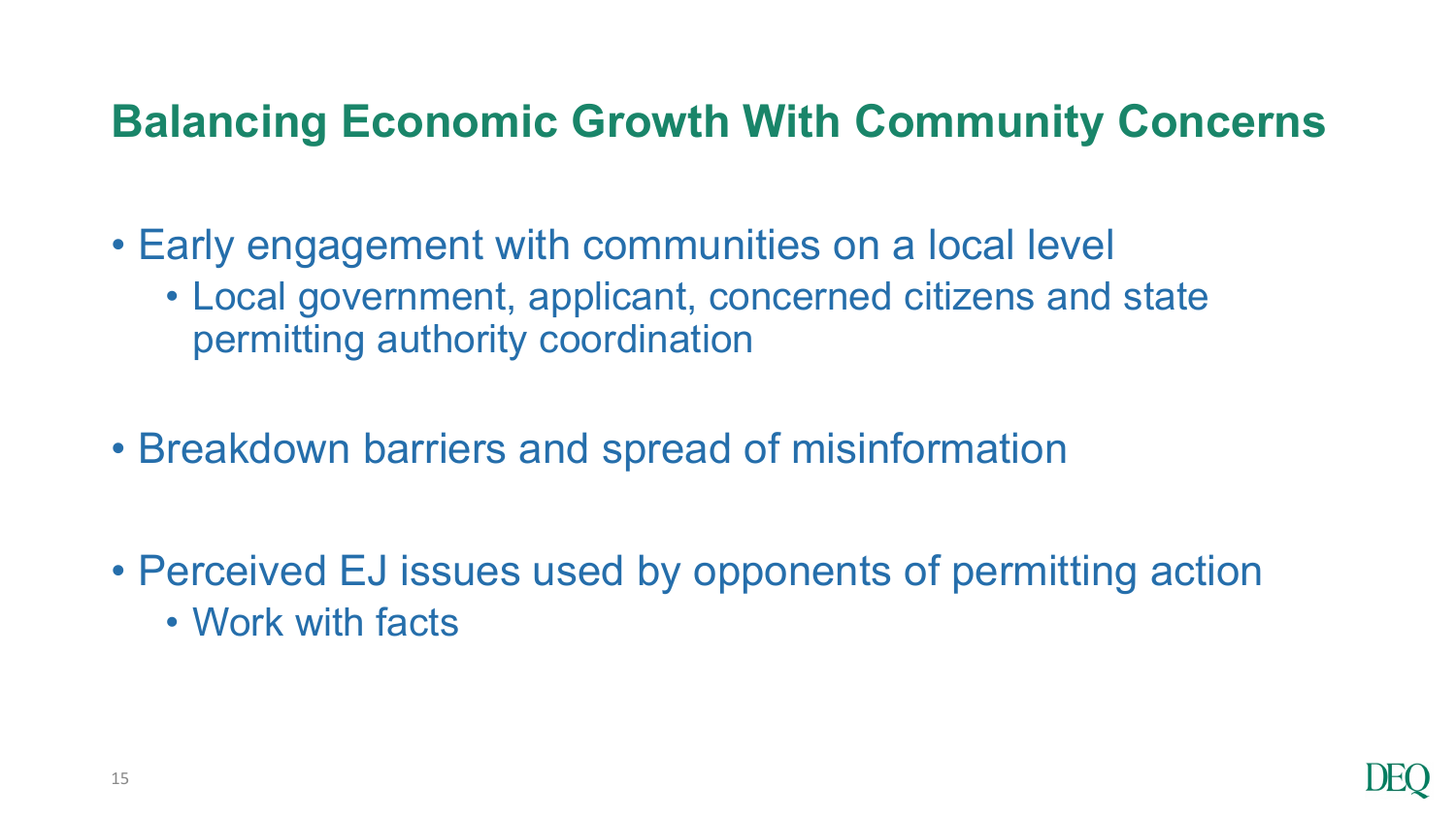## **Compliance & Monitoring Programs**

- DEQ's Risk Based Inspection Strategy recognizes EJ communities when developing compliance/inspection planning
- Identifying potential "hot spots" to address ambient air and water quality monitoring in EJ communities
- Working with Virginia's newly recognized Tribes
	- Outreach to tribes on DEQ projects
	- Coordinating with Region 3 to educate tribes on roles of EPA and DEQ
	- Federal consultation on permitting and proposed water quality standards

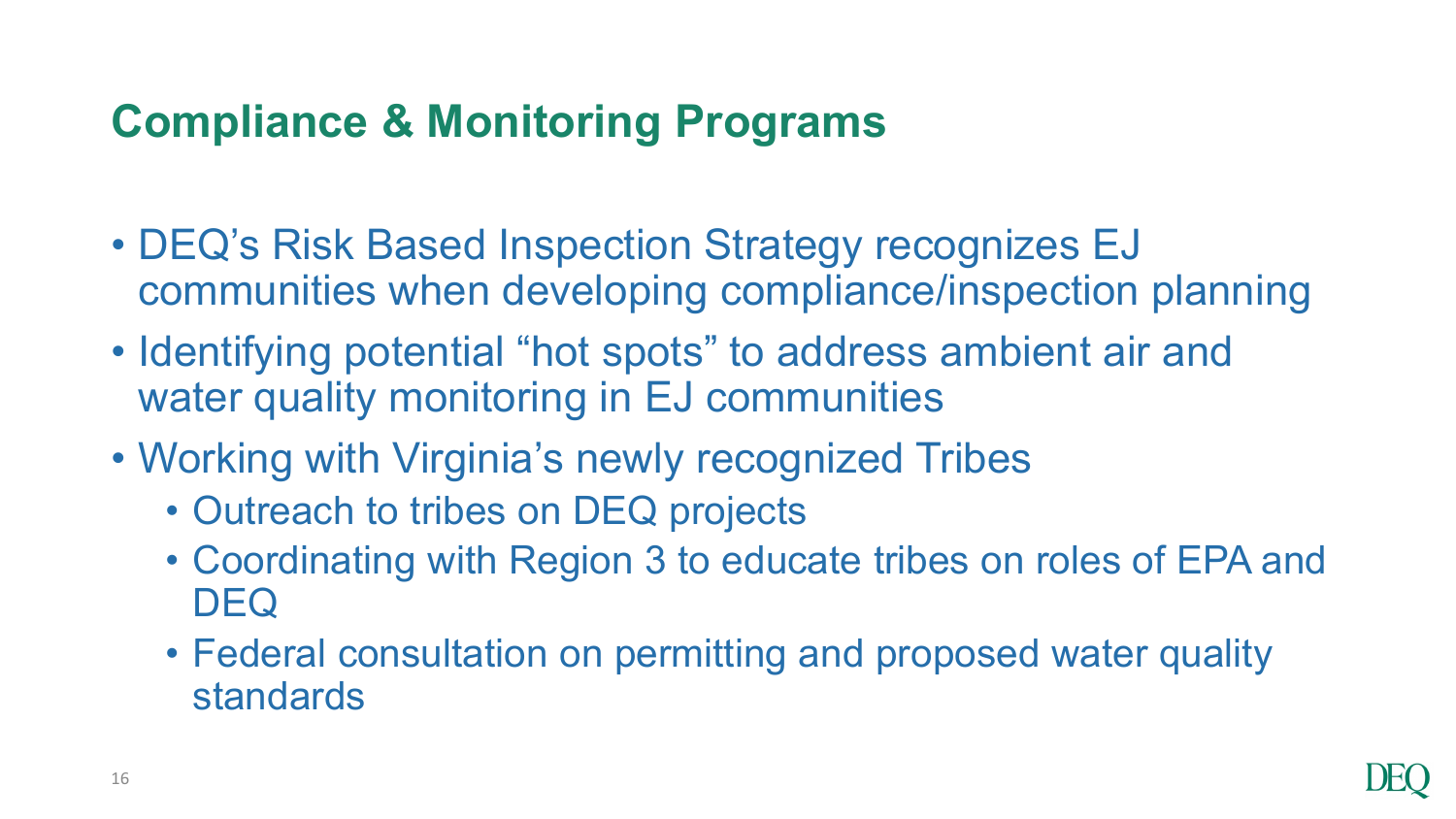## **The Future of Environmental Justice in Virginia**

- DEQ seeks input from stakeholders through Executive Order 6 in 2018
- DEQ hires a consultant (SKEO) to chart a path forward
- Earlier outreach to EJ communities on significant projects prior to the official public comment period

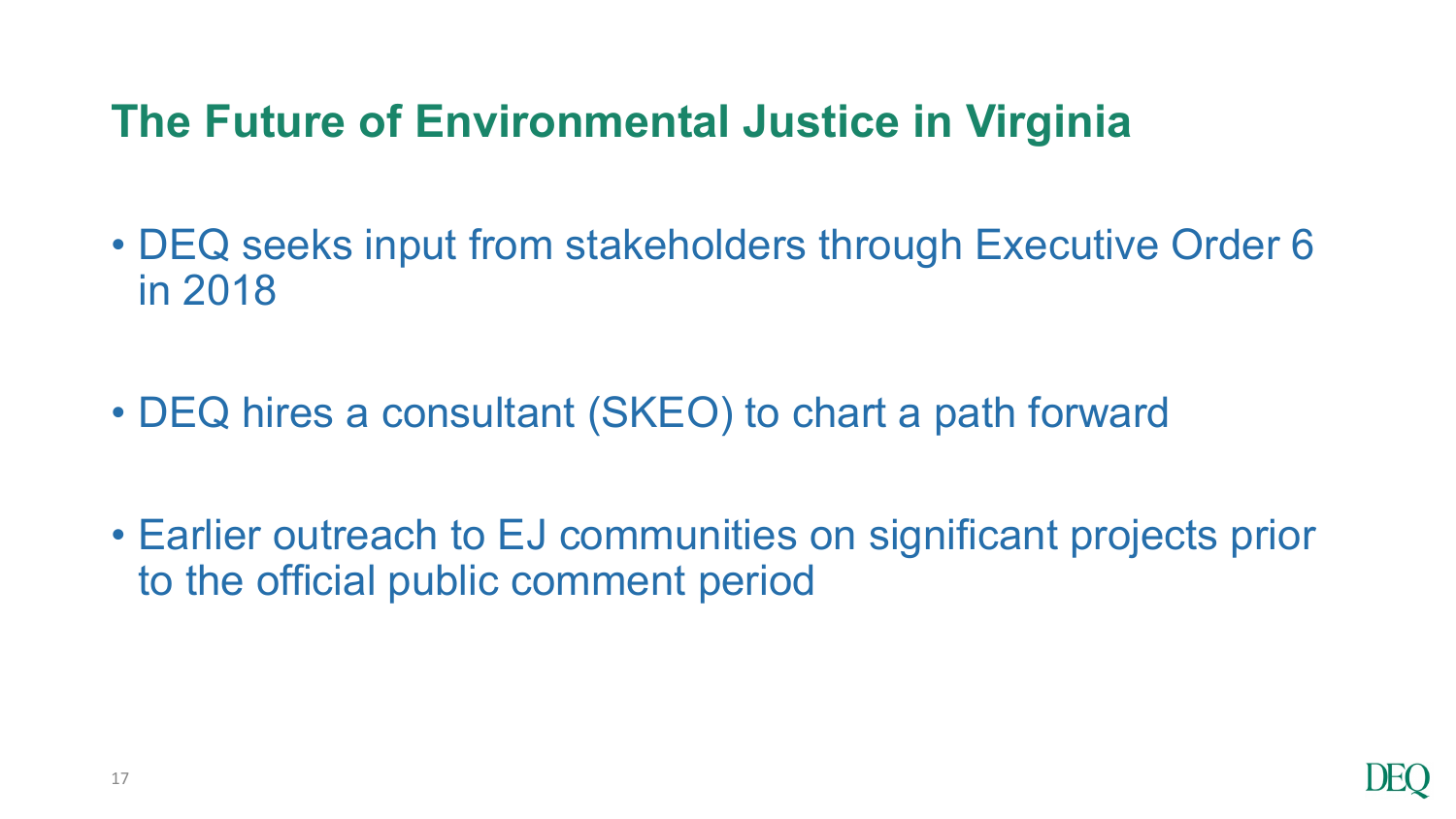## **EJ Study Purpose**

- To provide independent recommendations to DEQ on how to incorporate environmental justice principles into DEQ strategic planning and a phased program implementation.
- Anticipated recommendations include regulatory actions within existing DEQ authority and potential regulatory and statutory changes that clarify or expand state authority to promote equity in environmental decision making. The study will also result in a plan to further enhance DEQ's education, communication and outreach.

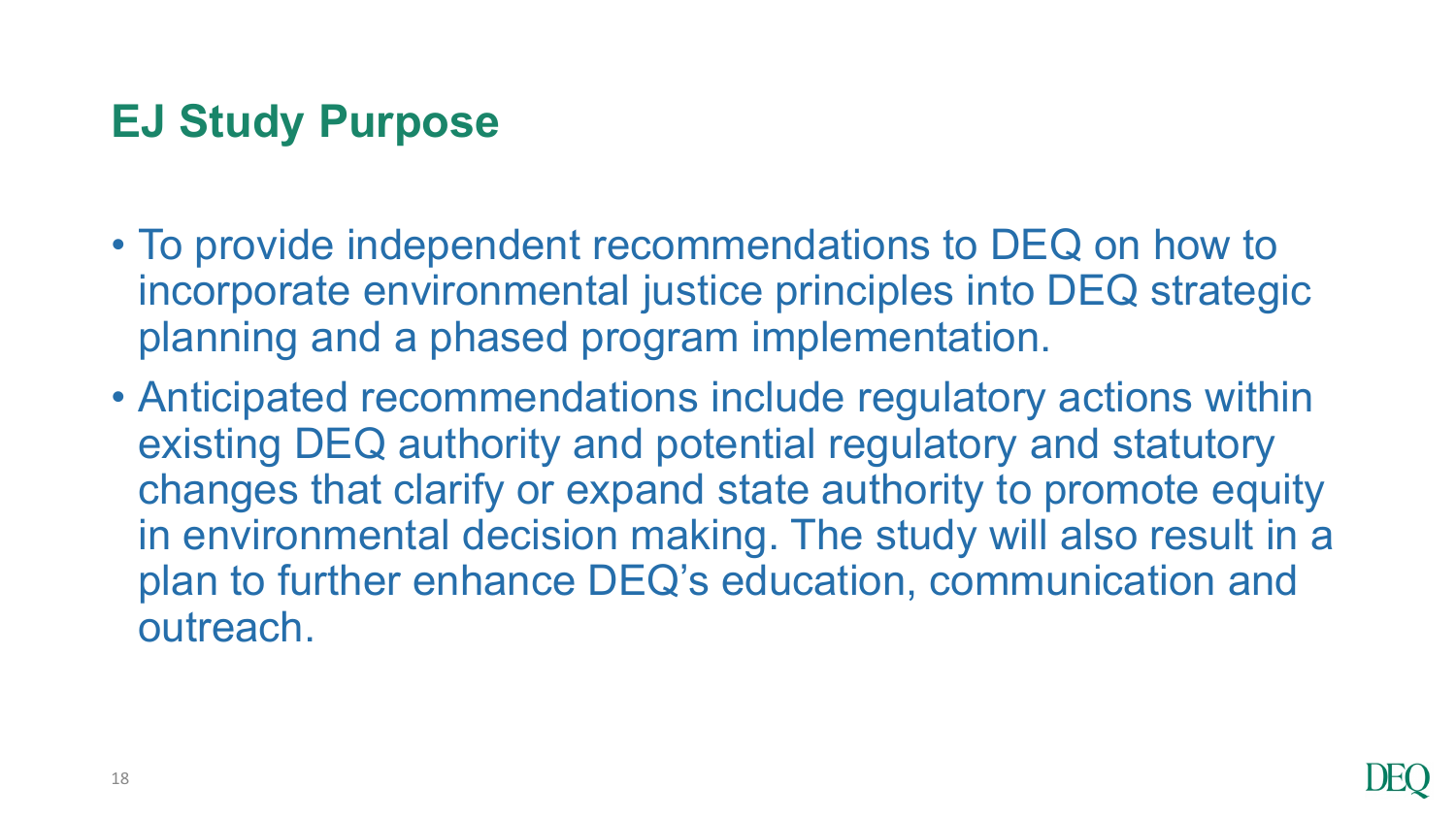#### Stakeholder Perspectives: **What does "Environmental Justice" mean?**

- Regulations are administered fairly, without discrimination based on demographics
- Meaningful community involvement
- Engaging vulnerable communities in decisions that affect them
- Recognizing and considering past harms and inherent inequities in decision-making
- Avoiding cumulative and disproportionate negative impacts on vulnerable communities
- Distributing program benefits equitably; to meet the priorities of vulnerable communities
- Ensure all people have access to nurturing environments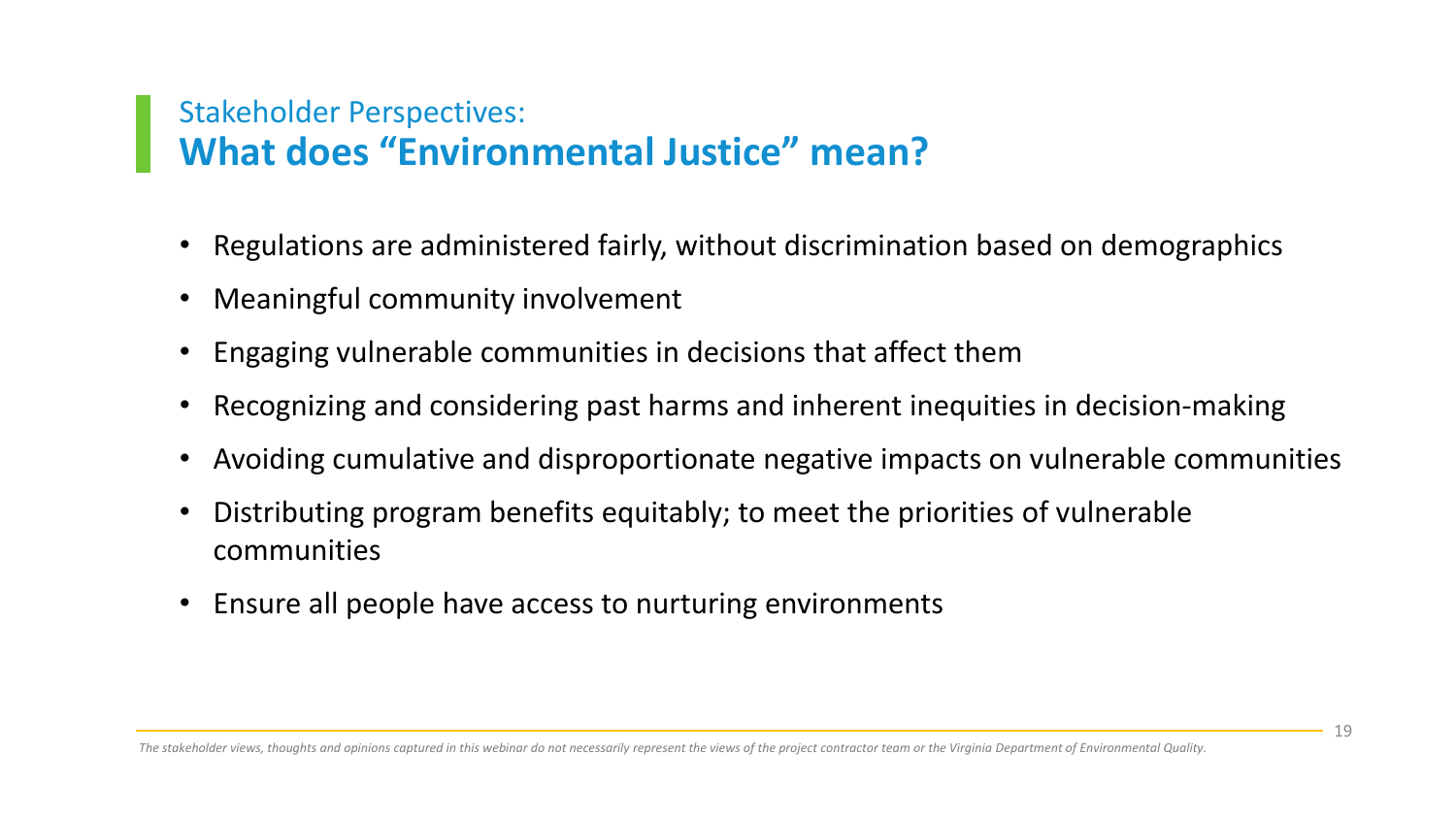#### Stakeholder Perspectives: **Considerations regarding the concept of EJ**

- Concerns that..
	- Some communities have not been treated equally under the law
	- EJ might be limited to race, and not consider other factors
	- EJ may be manipulated or used as a tool to stop projects for "outside" agendas
	- Define a disadvantaged population may be challenging
	- Defining and evaluating "impact" and "disproportionate" maybe challenging
- EJ is a response to environmental injustice which occurs where communities bear all the burdens, share none of the benefits, don't have a place to be a part of the process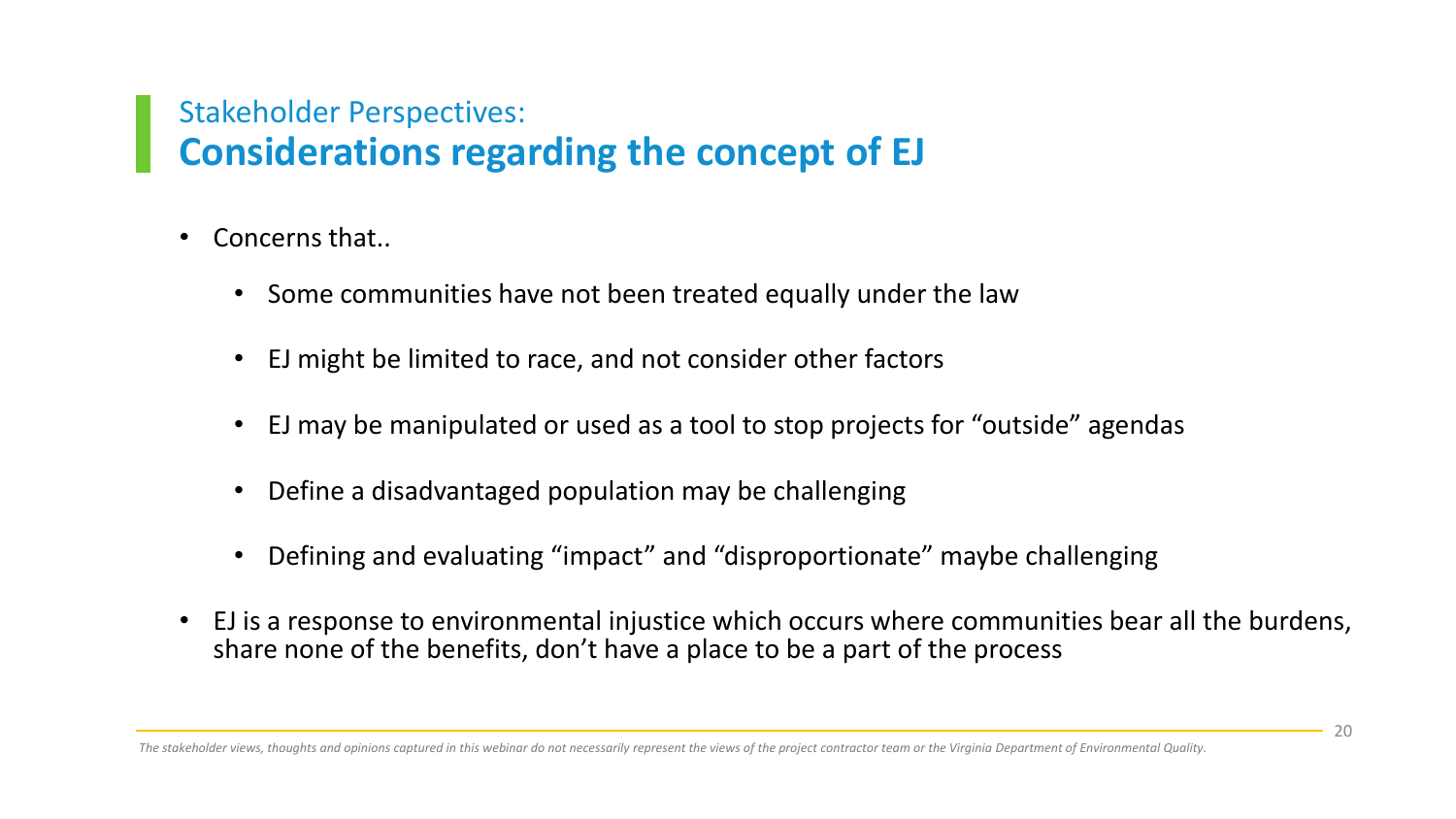#### Stakeholder Perspectives: **What is DEQ's role in advancing EJ?**

- Focus solely on environmental regulations
- Facilitate permit applicants through the permitting process
- Consider EJ, public health, social and economic considerations as part of environmental regulation
- Prevent pollution and injustice; drive an increase in use of renewable energy
- Neutral arbiter, providing guidance on environmental justice
- Thought leader in advancing environmental justice
- Develop accurate and trustworthy data to support decision-making
- Everyone has equal access to the agency; treat everyone fairly
- Recognize and address inequities
- Both permittees and communities know what to expect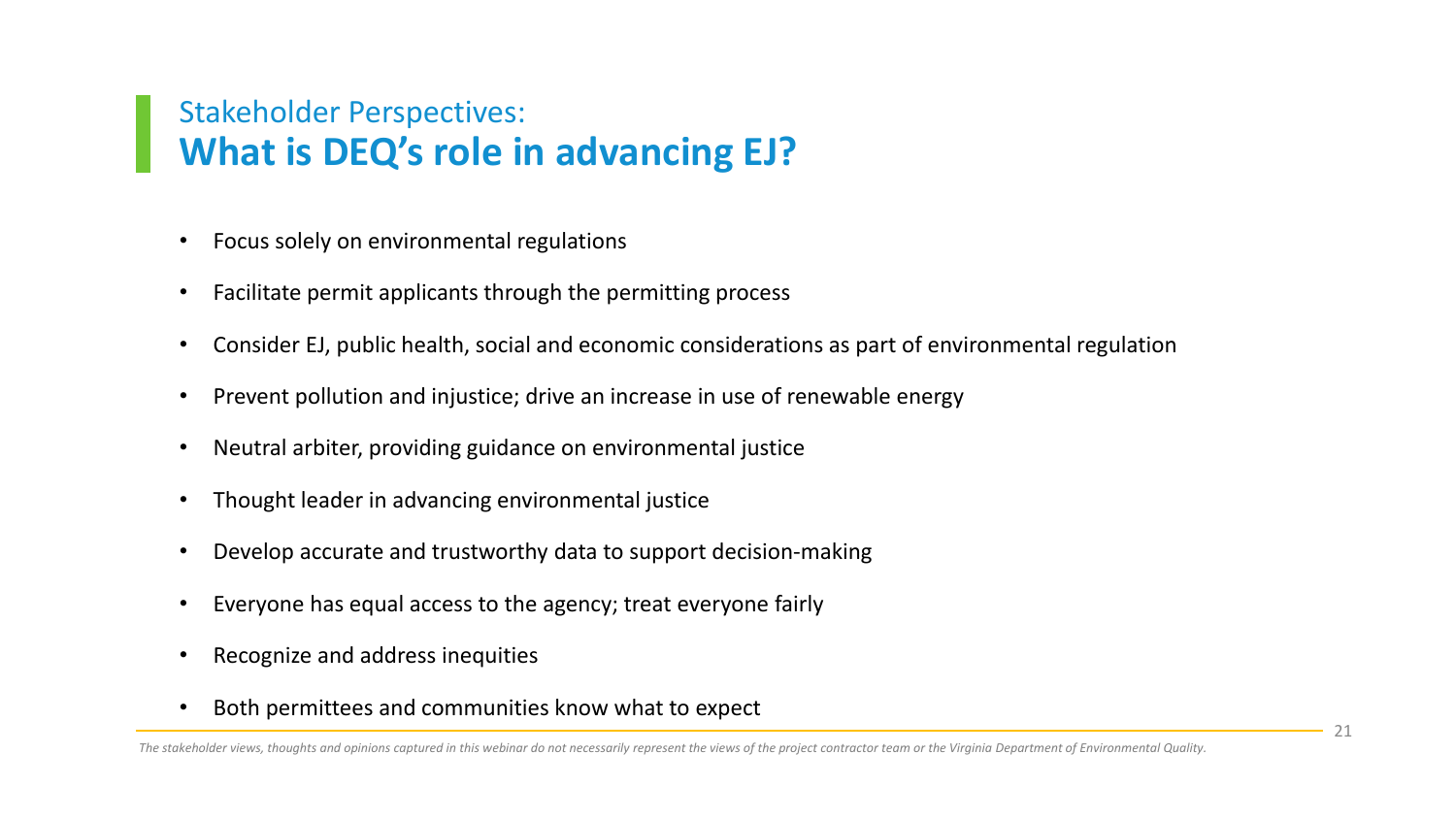#### Stakeholder Perspectives: **What are DEQ's biggest challenges in advancing EJ?**

**Authority:** Questions regarding DEQ's authority to consider EJ in regulatory decisions

**Direction:** Setting a new direction amid conflicting stakeholder perspectives

**Guidance:** Lack of clear methods, guidance, and tools to evaluate EJ impacts

**Resources:** Limited funding and staff; especially with new state budget crisis under COVID-19

**Trust: L**ack of trust between DEQ and EJ communities and some regulated communities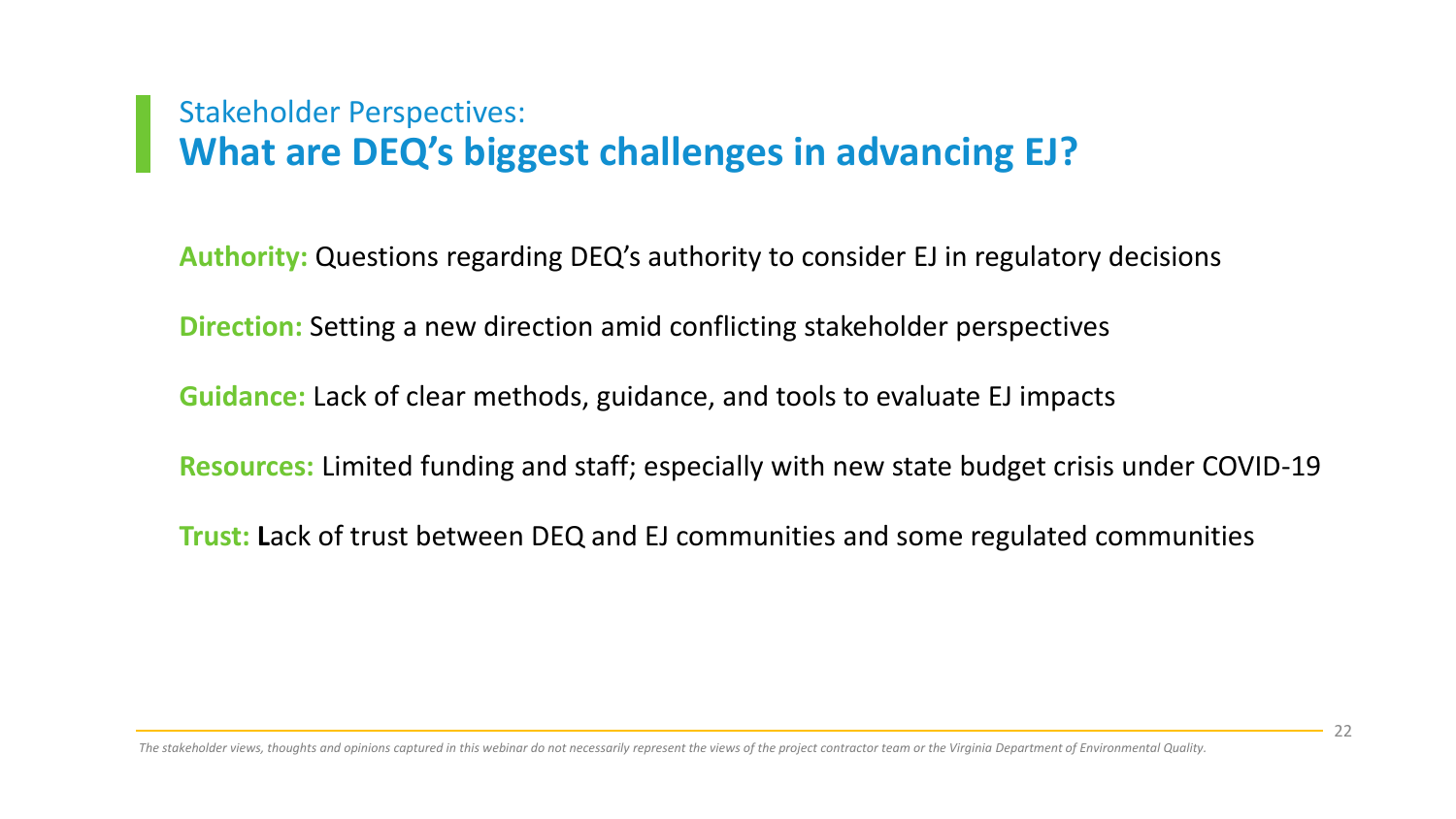#### Stakeholder Perspectives: **What is DEQ's relationship to various stakeholders?**

**Industry:** Positive working relationship; neutral, fair, consistent

**Small Agriculture:** Ranges; unsure of DEQ's role and what programs impact them

**Local government:** Neutral to positive

**Environmental Organizations:** Neutral to positive

**EJ Communities and Activists:** Very strained, deep lack of trust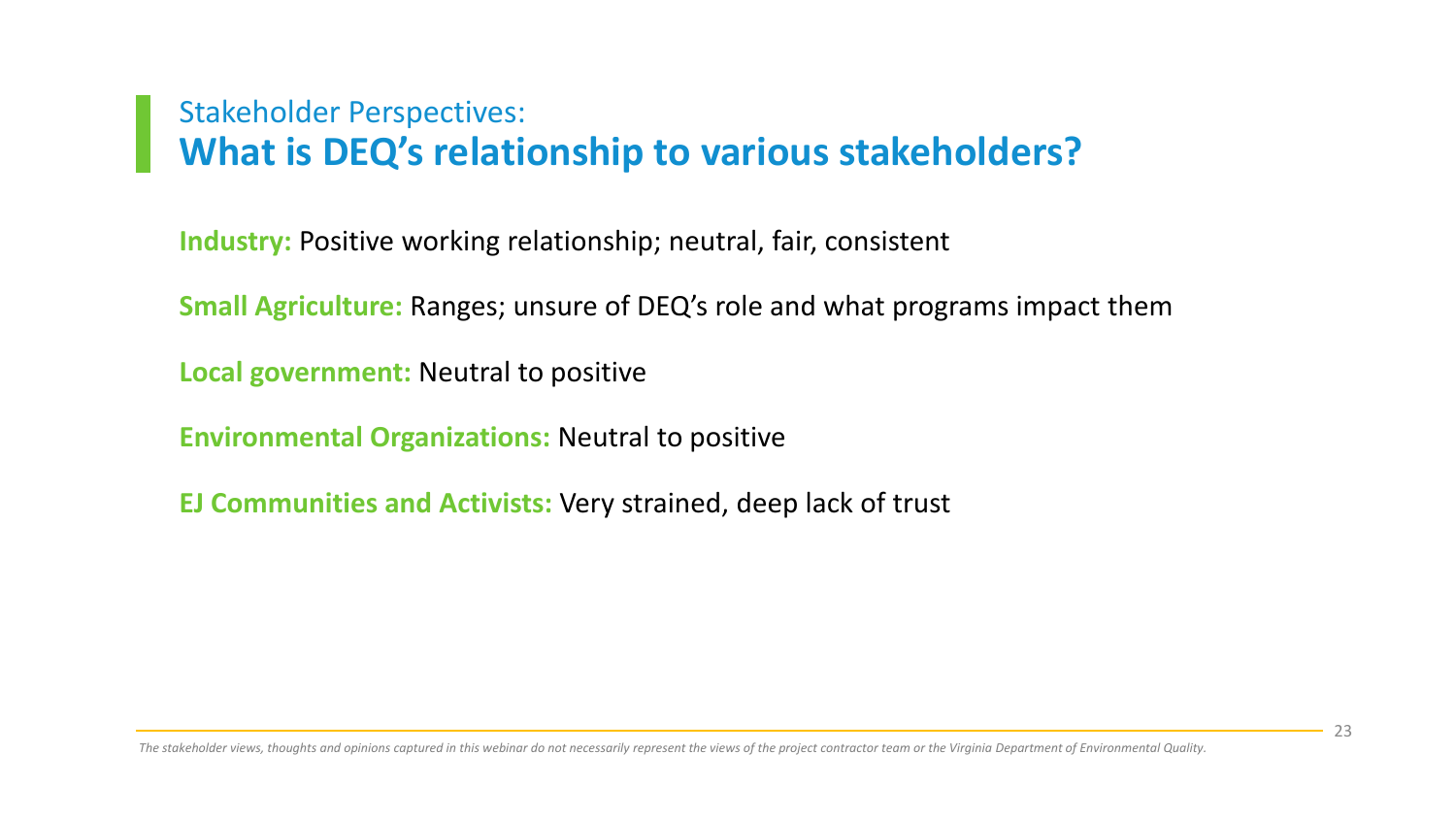### **Legal Authority - Stakeholder Perspectives**

- Different understandings of DEQ's authority related to EJ and civil rights enforcement
- Does DEQ have authority to…

M

- consider siting after a local land use approval?
- be more protective than the standards?
- consider cumulative, disproportionate impacts?
- consider past inequities?
- consider sensitive populations?
- How much of the permit review is discretionary?
- How can EJ impact findings influence a permit decision?

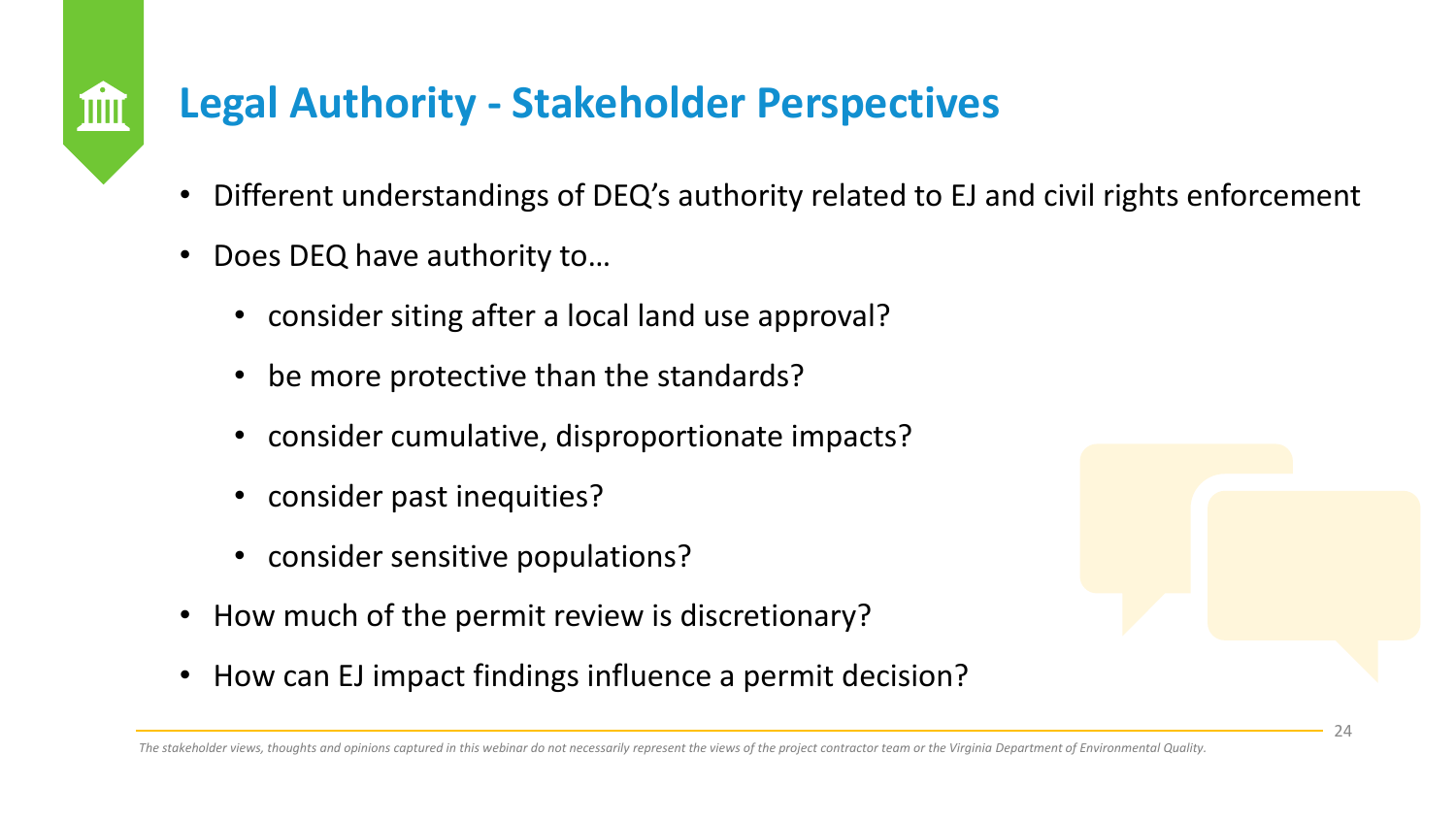

### **Legal Authority - Stakeholder Ideas**

- Review all legal pronouncements and summarize current legal authority
- Clarify the social and economic considerations in DEQ's mission/title
- Leverage constitutional requirement for environmental conservation
- Set higher standards for community engagement
- Designate EJ communities across the state
- Provide a visual aid of DEQ authority and programs

*The stakeholder views, thoughts and opinions captured in this webinar do not necessarily represent the views of the project contractor team or the Virginia Department of Environmental Quality.*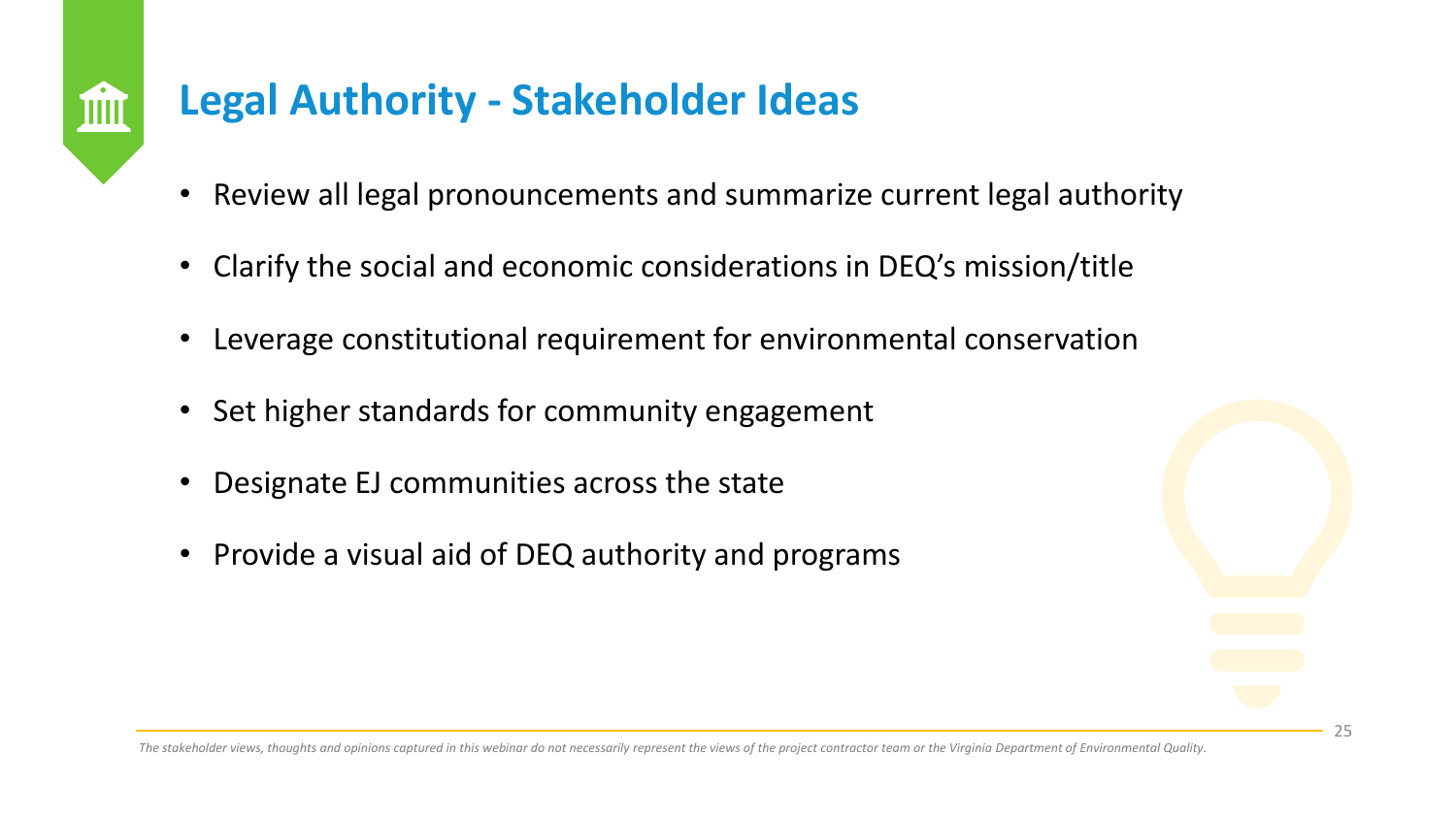## **Next Steps**

- Review findings of SKEO study
- Alignment of recommended outcomes with needed resources
- Evaluate potential statutory changes to incorporate recommendations into permitting programs
- Development of community outreach plan based on SKEO recommendations
- Long term sustainable commitments to EJ (beyond this administration)

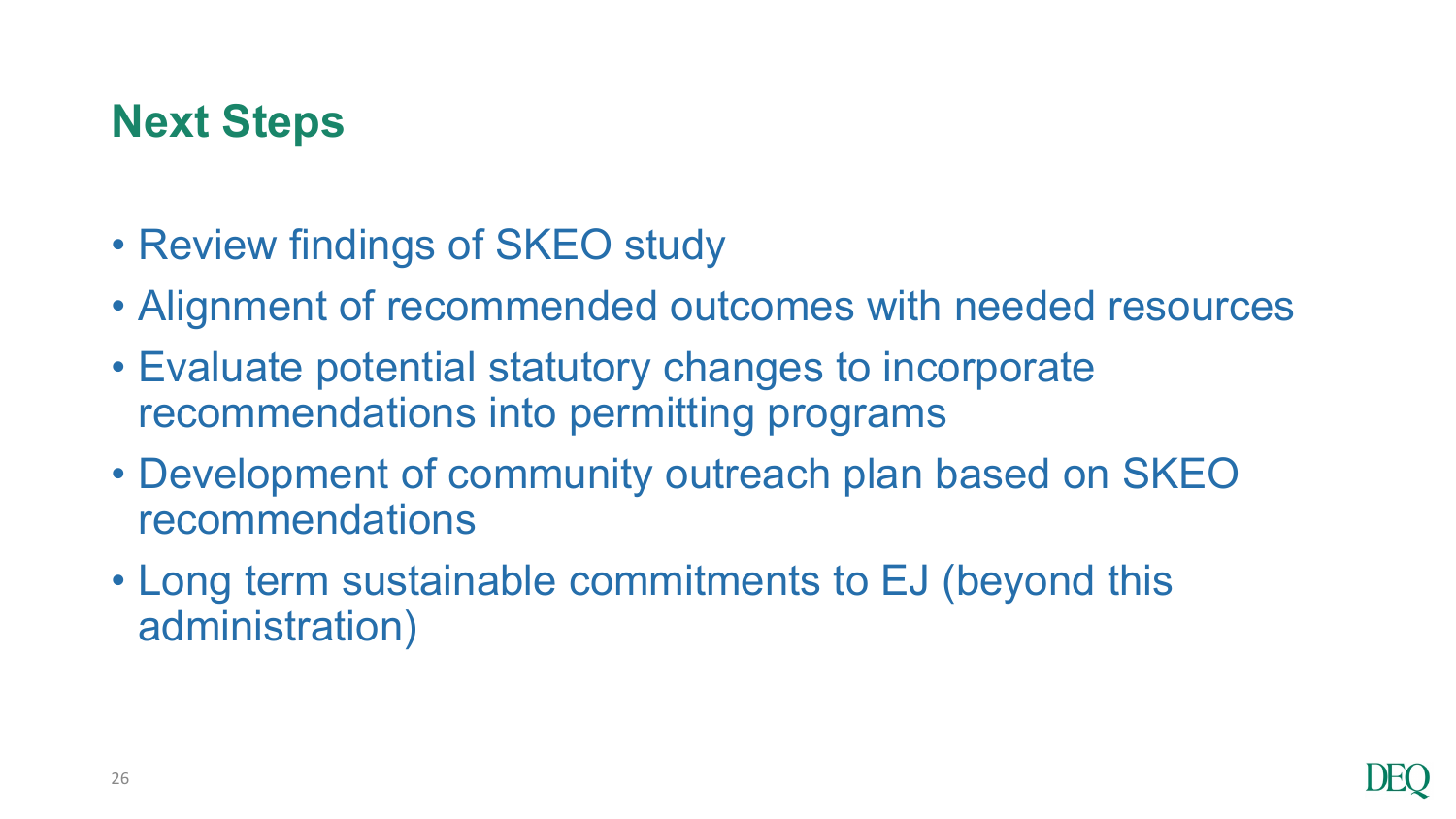### **Future Steps Continued**

- Work to enhance EJ education and training Possible creation of EJ Academy
- Research the development of a Virginia specific EJ GIS Screening Tool
- Reach out to localities to partner on EJ matters (to include education & training)
- Work toward funding EJ programs, projects, and positions
- Examine expanding EJ partnerships